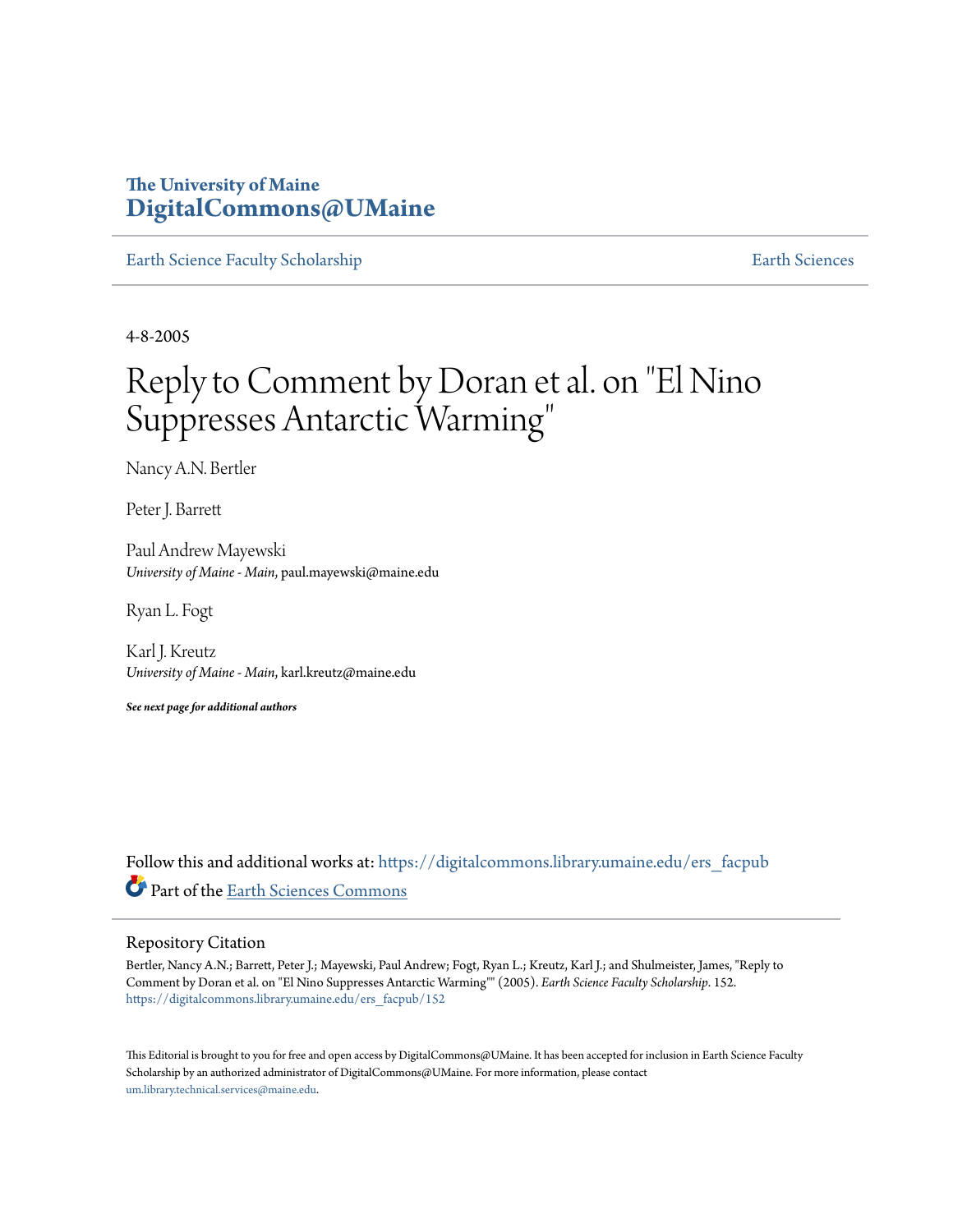### **Authors**

Nancy A.N. Bertler, Peter J. Barrett, Paul Andrew Mayewski, Ryan L. Fogt, Karl J. Kreutz, and James Shulmeister